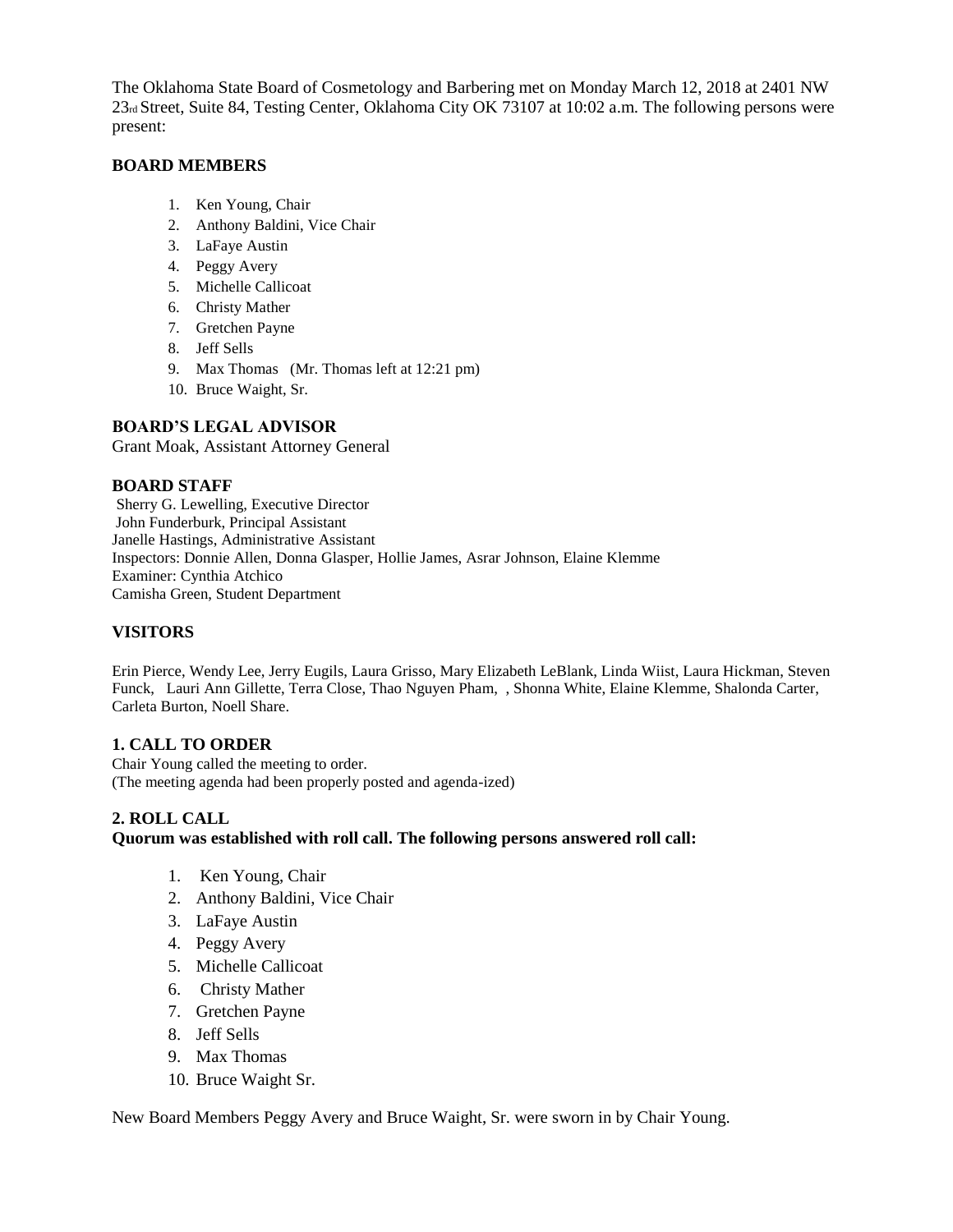Page 2 Monday March 12, 2018 Oklahoma State Board of Cosmetology and Barbering Board Meeting Minutes

3. Discussion and Possible Action to Approve or Disapprove Budget Report (January 1, 2018 to February 28, 2018) – Steve Funck, OMES, Agency Business Services.

Mr. Funck gave a verbal and written report that stated all 3 departments (General Operations, Inspection Program and IT Budget were all operating under budget. A motion was made by Mr. Thomas and seconded by Ms. Austin to approve budget report as presented.

**Voting: Baldini**, yes; **Austin**, yes; **Avery,** yes; **Callicoat**, yes; **Mather**, yes; **Payne**, yes; **Sells**, yes; **Thomas**, yes; **Waight**, yes.

Motion passed.

**4.** Public Comment – Opportunity for the Board to Receive Public Comment – Each speaker is limited to three minutes. Comments must be related to items listed on the agenda

No requests to speak had been received.

5. Discussion and Possible Action to Approve or Disapprove Board Meeting Minutes from January 8, 2018 Board Meeting

A motion was made by Mr. Thomas and seconded by Ms. Payne to approve board meeting minutes from January 8, 2018 Board Meeting

**Voting: Baldini**, yes; **Austin**, yes; **Avery,** yes; **Callicoat**, yes; **Mather**, yes; **Payne**, yes; **Sells**, yes; **Thomas**, yes; **Waight**, yes.

Motion passed.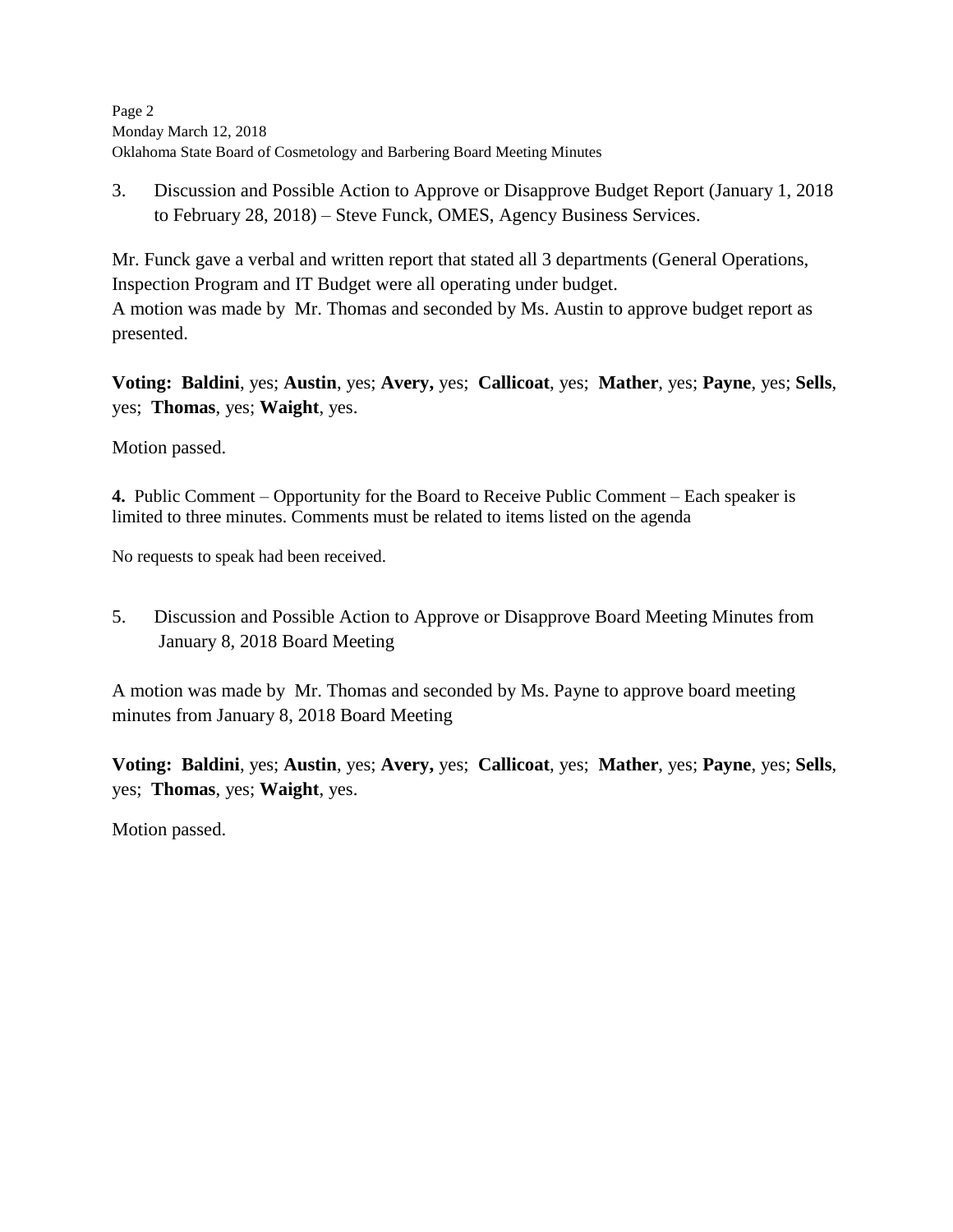Page 3 and 2012 and 2012 and 2012 and 2012 and 2012 and 2012 and 2012 and 2012 and 2012 and 2012 and 2012 and 2012 and 2012 and 2012 and 2012 and 2012 and 2012 and 2012 and 2012 and 2012 and 2012 and 2012 and 2012 and 2012 Monday March 12, 2018 Oklahoma State Board of Cosmetology and Barbering Board Meeting Minutes

## 6. Director's Report-Sherry G. Lewelling Legislative Update

Ms. Lewelling announced there would be a meet and greet with refreshments immediately after the board meeting to get to know our two new board members, the public was invited and there would be no board business discussed.

Ms. Lewelling went on to give legislative updates-

**SB 1312** by Senator Dahm, the deregulation bill. When we met with Dahm he said his intent was to reform, but the bill says nothing about reform it specifically states repeal. When in committee he'd made 2 amendments one was about the old barber statute regarding the removal of criminal sanction division, removing jail time from barber and cosmetology act. It's currently a misdemeanor with a "fine of not less than Fifty Dollars (\$50.00), nor more than One Hundred Fifty Dollars (\$150.00), or by imprisonment in the county jail for not more than thirty (30) days imprisonment" and the proposed amendment would strike the jail time. Went to Business, Commerce and Tourism committee meeting, it did pass thru committee. She has reached out to dahm and he has not gotten back with her. Sen stephanie Bice challenged him saying it was a far cry from original bill and asked him to explain and asked to work with him

SB 1174 Sen David freedom to work, free license to all first time licensees, anyone considered to be low income, anyone between the ages of 18-25 yrs old, and military, she noted that we already work with the military and have for years.

This appeared last year and now it's back this year, it is her opinion that it's intent is to weaken license agencies and to consolidate all license distribution in one place, if we get to a point that we need appropriations then that is all they need to do away with us. Mr. Sells also pointed out this would affect all licensing agencies not just cosmetology and barbering and bill would be effective as soon as it passes. Discussion continued.

Rep Mike Osborn—sponsored to de regulate hair braid, Ms Lewelling request they leave it at 40 hours, they left the definition in act so we can set standards in rules.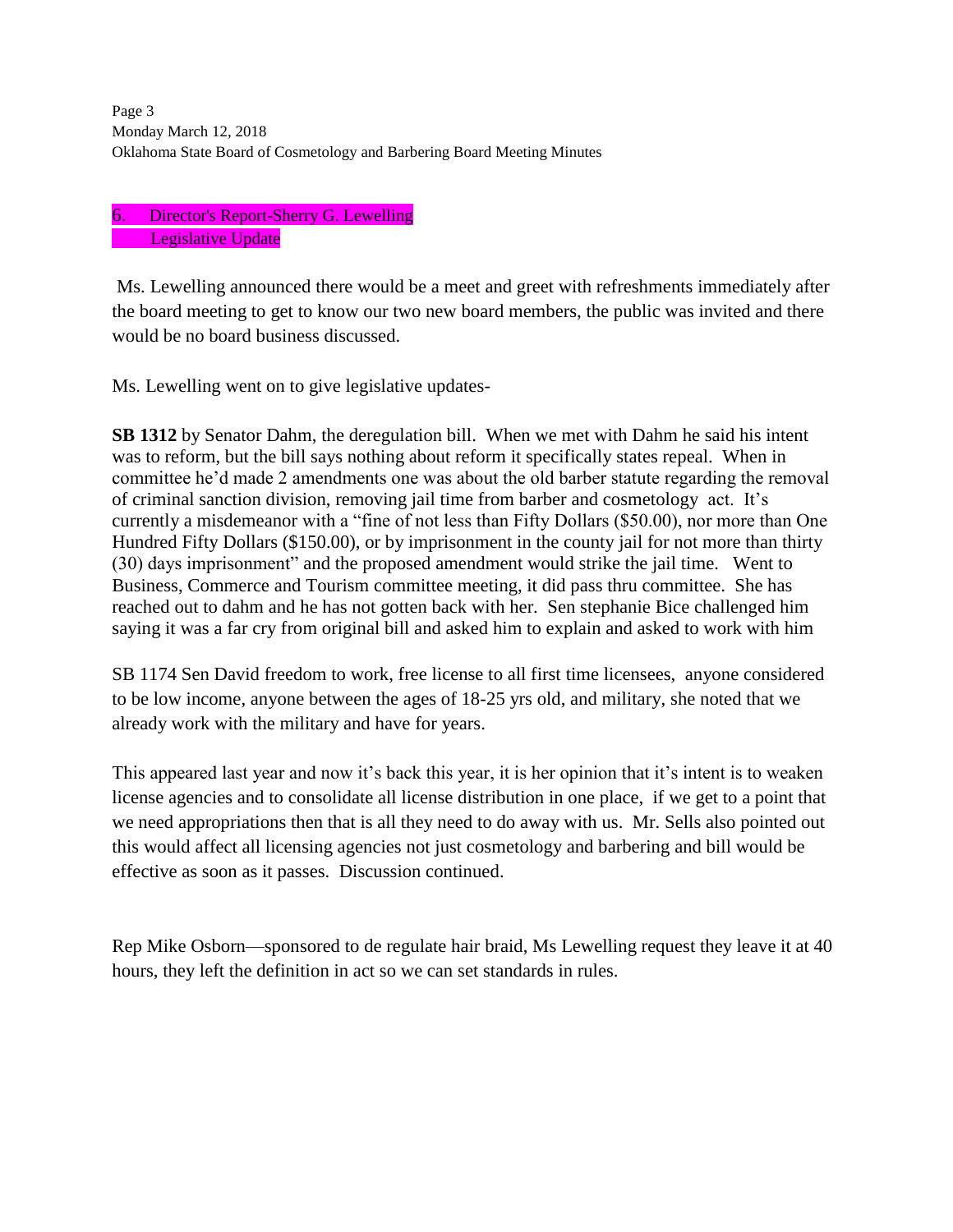# 7. Advisory Board on Massage Therapy update-Laura Grisso Senate Bill 1063

Ms. Laura Grisso provided a chronological summation of the progress made on SB 1063 since January 8, 2018 authored by Senator Bergstrom and Representative West and added that SB1063 is #2 on the Senate Floor agenda for today, March 12, 2018.

Mr. Moak reminded board members that before they contact your legislator as a member of the Board you must first register as a legislative liaison and follow the process set by the Ethics Commission, pay \$100 fee and submit monthly reports in June and December or risk a fine.

8. Discussion and Possible Action regarding tests administered by Lasergrade/PSI in languages other than English.

Chair Young announced this item was for discussion only and no vote would be taken. Several people expressed there is a need for foreign language exam, NIC and PSI currently offer the written exam in English, Spanish, Vietnamese and Korean.

Mr. Moak advised that he would need to do some additional research on this issue since English was approved as the official language of Oklahoma in a state wide vote several years ago.

9. Discussion and Possible action regarding quarterly reports of student hours as required by Board Rule OAC 175:10-3-60(g).

This item was placed on the agenda for discussion only and no vote was taken.

Mr. Sells asked if this rule could be amended for clarification and be submitted at standard quarterly time, no later than January 10, April 10, July 10, and October 10 of each year. It was also discussed that submission of apprentice hours be required as well. Mr. Moak said any proposed rule change would have to take place next year.

10. Discussion and Possible Action for Executive Director, Sherry Lewelling, to attend the NIC Executive Directors Meeting April  $19<sup>th</sup> - 20<sup>th</sup>$ , 2018.

A motion was made by Mr. Baldina and seconded by Ms. Austin to approve Executive Director, Sherry Lewelling, to attend the NIC Executive Directors Meeting April  $19^{th} - 20^{th}$ 

**Voting: Baldini**, yes; **Austin**, yes; **Avery,** yes; **Callicoat**, yes; **Mather**, yes; **Sells**, yes; **Thomas**, yes; **Waight**, yes.

Note: Ms. Payne was out of the board room during this vote.

Motion passed.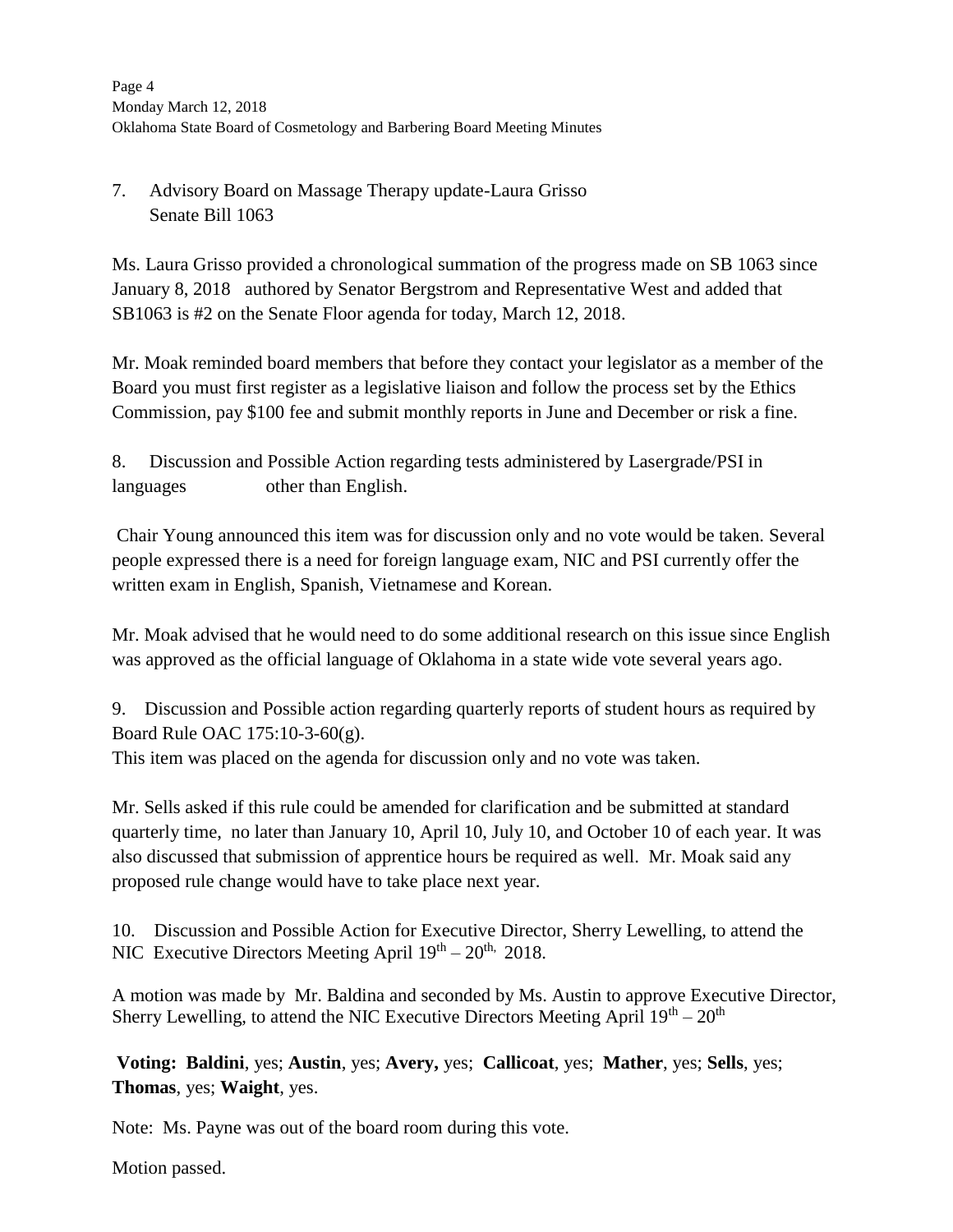Page 5 Monday March 12, 2018 Oklahoma State Board of Cosmetology and Barbering Board Meeting Minutes

11. Discussion and Possible Action for Executive Director, Sherry Lewelling, and Massage Therapy department personnel, Laura Bryce, to attend the 2018 FSMTB Member Board Executive Summit April  $12<sup>th</sup> - 13<sup>th</sup>$ 

A motion was made by Mr. Baldini and seconded by Mr. Sells to approve Executive Director, Sherry Lewelling, and Massage Therapy department personnel, Laura Bryce, to attend the 2018 FSMTB Member Board Executive Summit April  $12<sup>th</sup> - 13<sup>th</sup>$  in Kansas City.

**Voting: Baldini**, yes; **Austin**, yes; **Avery,** yes; **Callicoat**, yes; **Mather**, yes; **Payne**, yes; **Sells**, yes; **Thomas**, yes; **Waight**, yes.

Motion passed

12. Discussion and Possible Action to approve renewing contract with the Attorney Generals Office for continued legal counsel.

A motion was made by Mr. Thomas and seconded by Ms. Austin to approve renewal of contract with the Attorney Generals Office for continued legal counsel.

**Voting: Baldini**, yes; **Austin**, yes; **Avery,** yes; **Callicoat**, yes; **Mather**, yes; **Payne**, yes; **Sells**, yes; **Thomas**, yes; **Waight**, yes.

Motion passed.

13. Discussion and possible action regarding micro-dermabrasion.

Again, this item was for discussion and clarification only. Cosmetologists CAN do microderma-brasion with a Level one micro-dermabrasion machine affecting only the stratum cornium or outer most layer of dead cells on the skin. Dermabrasion goes deeper than the stratum cornium, draws blood and must be done by a physician.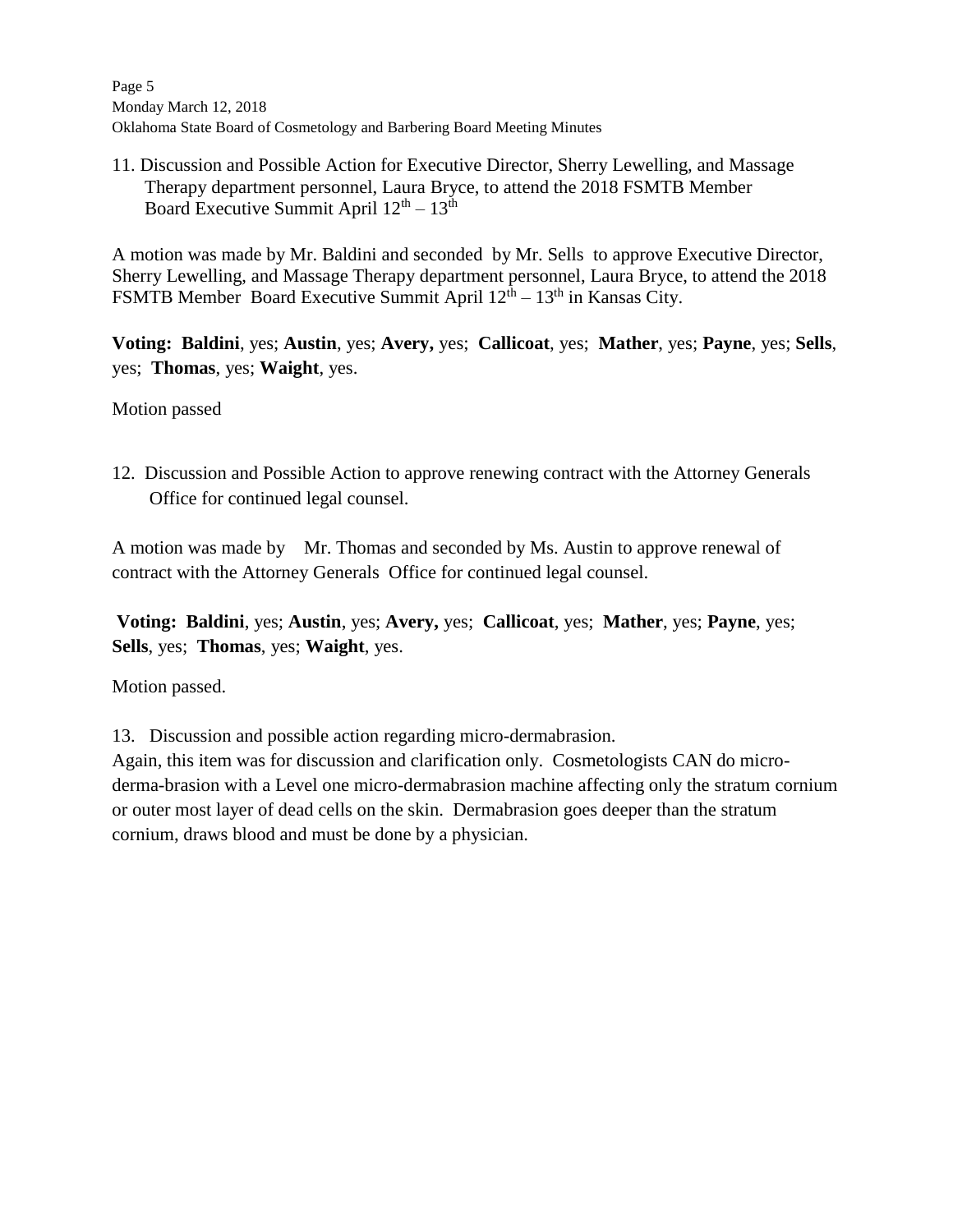14. Discussion and Possible Action regarding possible legislation to amend the Cosmetology and Barbering Act including changes in the number of hours required for licenses issued by the Board; changes in curriculum requirements for licenses; and the number and type of licenses issued by the Board.

This item was placed on the agenda for discussion in the interest of openness and clarity, and to give Ms. Lewelling the ability possibly negotiate with lawmakers in the event there is no time to contact board members. Some ideas that were suggested were to possibly lower hours required for cosmetology which could be done in rules and possibly lower hours for barbering which would require a law change, and possibly adding a license for eyebrow threading and a license for make up artistry.

Note: Mr. Thomas left the meeting at 12:21 pm.

15. Discussion and possible action to adopt permanent rules pursuant to 75 O.S. sec. 303. OAC 175. State Board of Cosmetology and Barbering Chapter 1. Administrative Operations Subchapter 1. General Provisions 175:1-5-6. Investigation of alleged violation [AMENDED] 175:1-5-15. Schedule of Fines [AMENDED]

A motion was made by Mr. Sells and seconded by Ms. Callicoat to adopt permanent rules pursuant to 75 O.S. sec. 303.

**Voting: Baldini**, yes; **Avery,** yes; **Callicoat**, yes; **Mather**, yes; **Payne**, yes; **Sells**, yes; **Waight**, yes.

Note: Ms Austin was out of the room during this vote. Motion passed.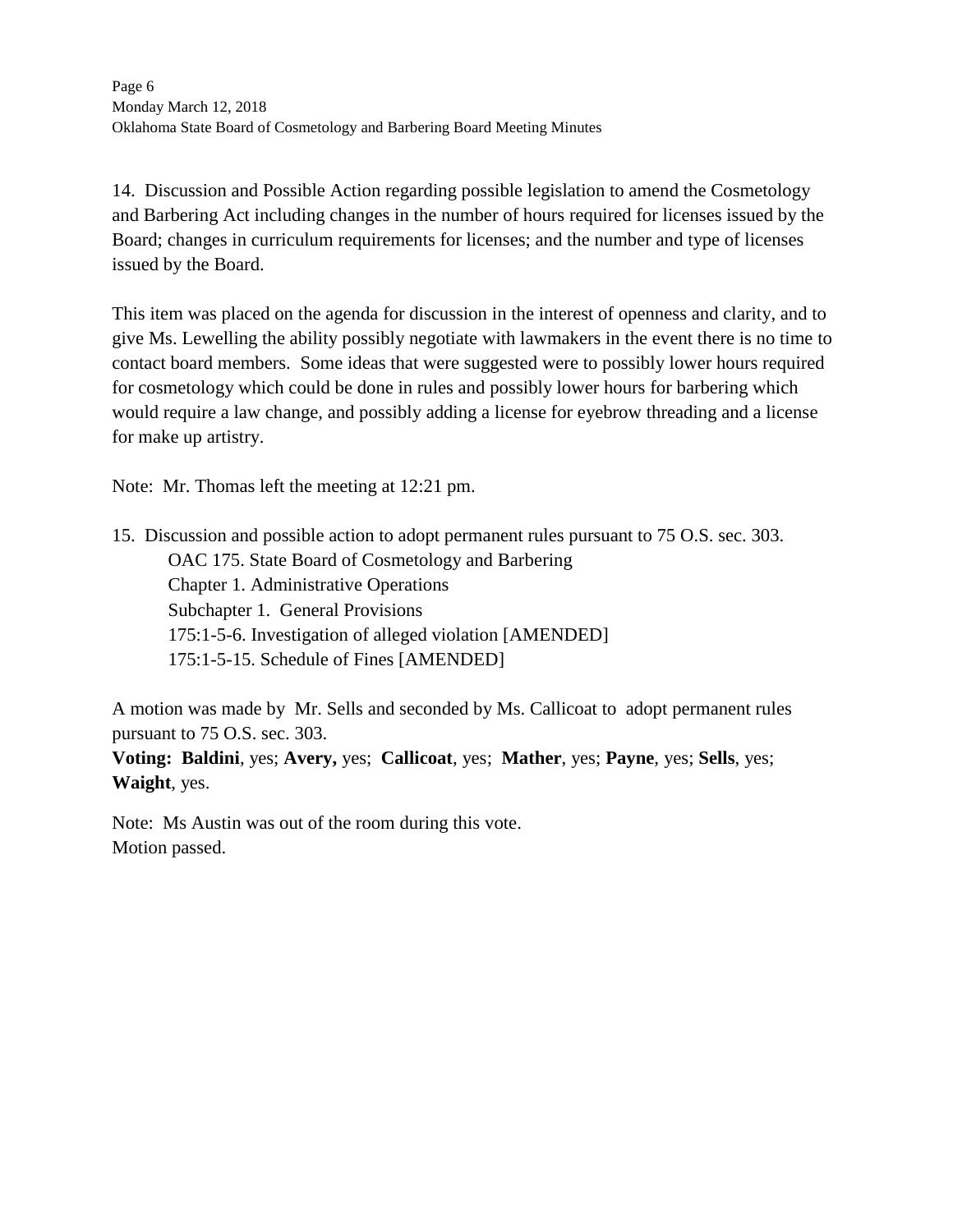Page 7 and 2008 and 2008 and 2008 and 2008 and 2008 and 2008 and 2008 and 2008 and 2008 and 2008 and 2008 and 2008 and 2008 and 2008 and 2008 and 2008 and 2008 and 2008 and 2008 and 2008 and 2008 and 2008 and 2008 and 2008 Monday March 12, 2018 Oklahoma State Board of Cosmetology and Barbering Board Meeting Minutes

Chapter 10. Licensure of Cosmetologists, Barbers, Schools and Related Establishments Subchapter 3. Licensure of Schools Part 1. Initial School Licensing 175:10-3-3 [AMENDED] Part 3. Student Registration and Entrance Requirements 175:10-3-16 [AMENDED] Part 5. Equipment and Curriculum Requirements 175:10-3-34 [AMENDED] 175:10-3-37 [AMENDED] 175:10-3-38 [AMENDED] 175:10-3-39 [AMENDED] 175:10-3-41 [AMENDED] 175:10-3-42 [AMENDED] 175:10-3-43 [AMENDED] 175:10-3-44 [AMENDED] 175:10-3-45 [AMENDED] 175:10-3-46 [AMENDED] Part 7. General Operations and Licensing Requirements 175:10-3-55 [AMENDED]

A motion was made by Mr. Baldini and seconded by Ms. Mathers to adopt rules pursuant to Chapter 10; Subchapter 3.

**Voting: Baldini**, yes; **Austin**, yes; **Avery,** yes; **Callicoat**, yes; **Mather**, yes; **Payne**, yes; **Sells**, yes; **Waight**, yes.

Motion passed.